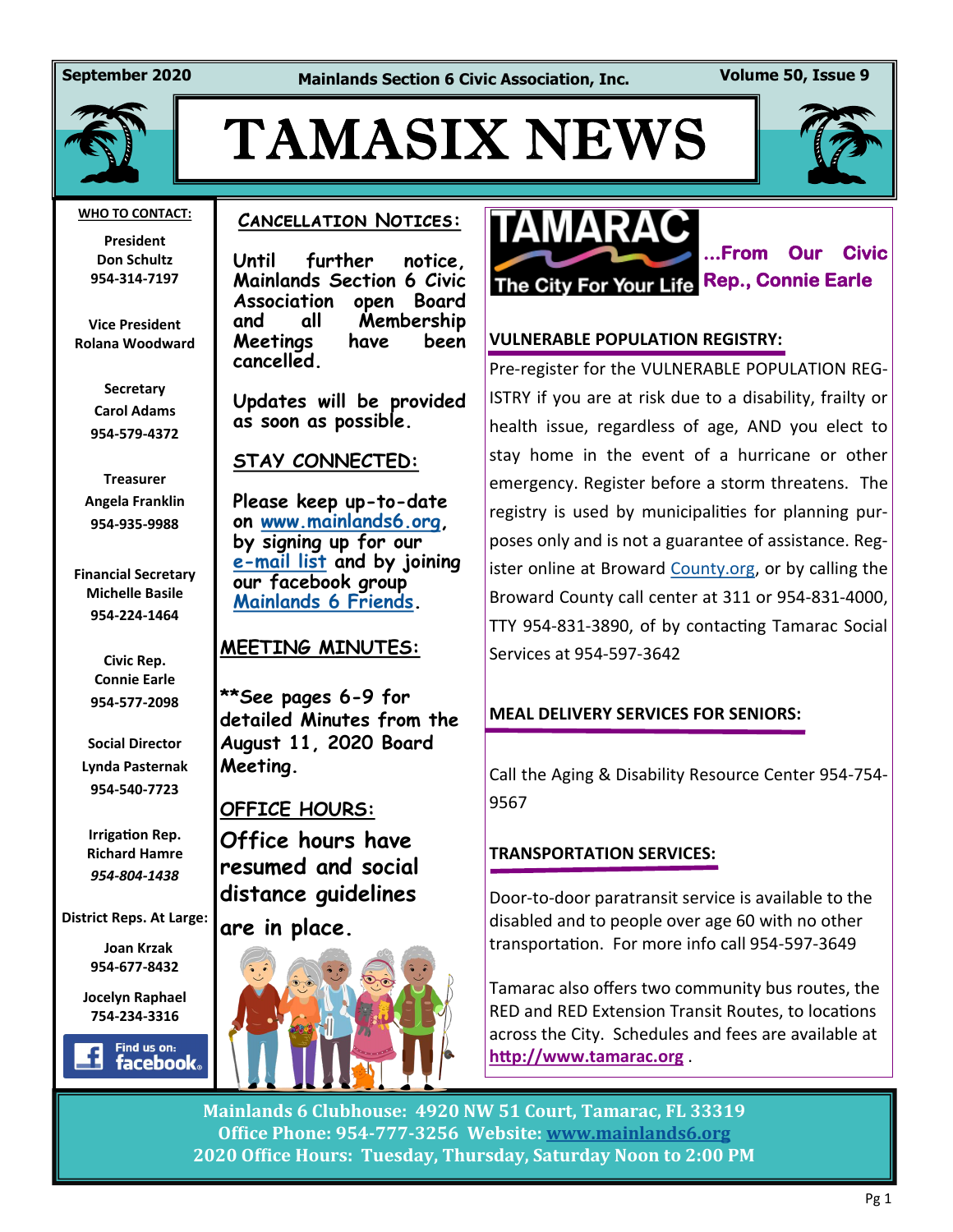# **KINGS AIR CONDITIONING, LLC**

LICENSED & INSURED

CAC # 1819893

- SERVICE
- MAINTENANCE
- INSTALLATIONS

CONTACT: 954-399-7256 954-601-6450

**\*\*FREE SERVICE CALLS** 

## **TO ALL**

**MAINLANDS 6 RESIDENTS** 

### **The Compliance Committee**

**The Compliance Committee has reported:** 

**With their first round of violation notices handed out, many of the issues have been resolved! The Compliance Committee thanks those Mainlands 6 owners and residents for bringing their homes and properties into compliance.** 

**A large number of our residents do not have Mainlands 6 designated stickers on their cars. The sticker belongs on the back windshield on the lower left side. All cars belonging to residents MUST have this sticker displayed. It is a safety issue and helps to manage crime and know which cars belong in our neighborhood.** 

**Over 100 violation notices were given out due to overgrown trees. Hurricane Season is upon us and we need to keep our trees trimmed properly. A second round of notices will be going out soon to those that have not complied. Finally, a third warning can go out if those violations are not fixed.** 

**Please understand, after your property has received a third violation notice/warning for the same issue(s), fines may be issued to the property.** 

□ PLEASE be mindful of our restriction that does NOT allow parking on the streets overnight.

**To volunteer for this committee, please call our President,** 

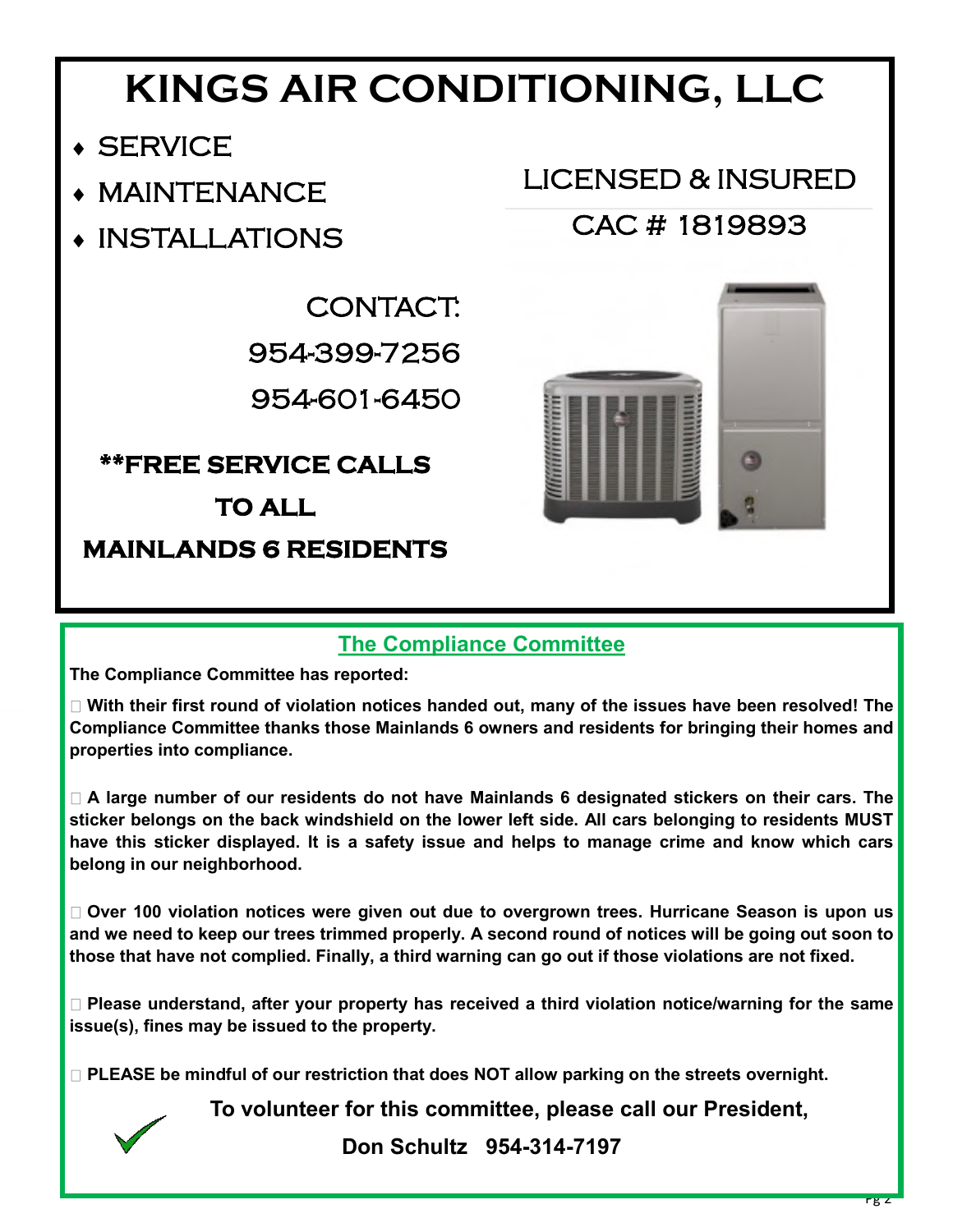From The Desk Ob...

# **PRESIDENT'S MESSAGE**

Dear Residents:

Our roofs have finally been completed. Due to Covid-19 the tiles took a bit longer to be made. The factory scaled back on manpower which cut down on production.

The Board of Directors has hired an architect to draw up plans to renovate our clubhouse. All renovations must meet the City of Tamarac and Florida State Building Codes. Renovations to all restrooms will be ADA compliant, all electrical will be updated, and fire suppression equipment will be installed. In addition, the lighting will be LED, the ceiling will be acoustical, and the walls will have a different finish. The Terrazzo floor will be repaired and expanded.

Our kitchen will be redesigned for commercial equipment that will better accommodate our community. Also, an area will be addressed for storage of furniture and other essential items.

Plans are in motion for a new awning to be constructed for residents to enjoy shade while sitting by the pool. Pressure cleaning of the pavers surrounding the pool are being power washed and sealed for preservation… Speaking of the pool, On August 25, 2020, the Board approved the **re-opening of our swimming pools beginning Saturday, August 29, 2020. Current Pool Hours 7:00 AM –11:00 PM, 7 days per week with the following guidelines**:

**Current pool restrictions due to Covid-19: Pool use is for Mainlands 6 Residents only. No children, no guests. Face coverings must be worn in the pool area unless you are in the water. Current Social distancing guidelines of Broward County must be adhered to. No more than 10 people in a pool at any given time**.

The Board of Directors appreciates your patience and cooperation as Mainlands Section 6 begins to move forward.

Stay safe,

Don Schultz President

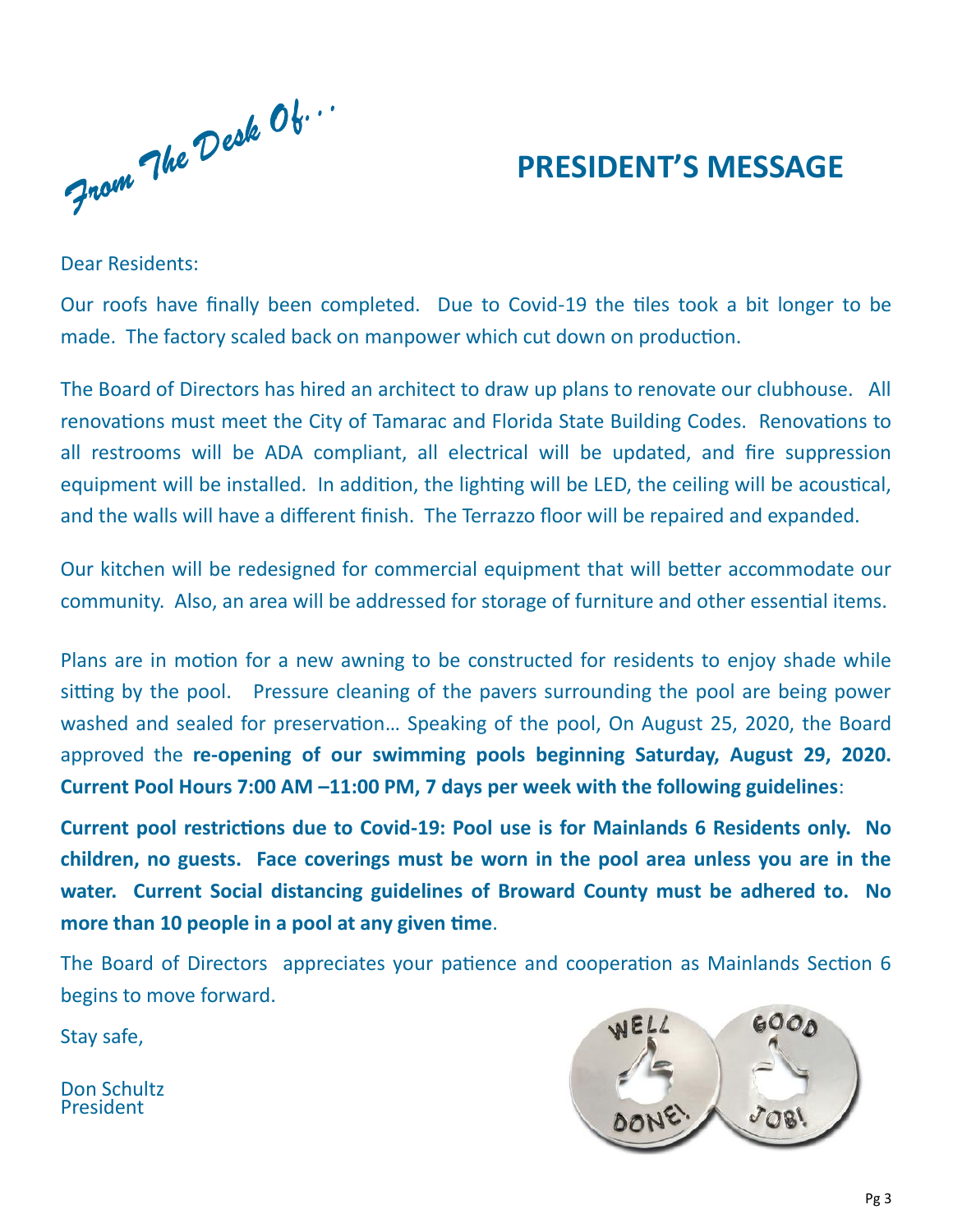### *Mainlands 6 Quarterly Payments are due on the 1st day of each quarter.*

| <b>MAINTENANCE STUB</b> |               | <b>MAINLANDS 6 MAINTENANCE FEES</b>       |            |  |  |  |  |  |
|-------------------------|---------------|-------------------------------------------|------------|--|--|--|--|--|
| <b>FOURTH QUARTER</b>   |               | FOURTH QUARTER DUE, \$90: OCTOBER 1, 2020 |            |  |  |  |  |  |
| DUE OCTOBER 1, 2020     |               |                                           |            |  |  |  |  |  |
| Date Paid:              | ∎Lot:         | Block:                                    | Date Paid: |  |  |  |  |  |
| Check #                 | Owner's Name: |                                           |            |  |  |  |  |  |
| Amount: \$              | Address:      |                                           |            |  |  |  |  |  |

## *\$25 LATE FEE APPLIED ON MAINTENANCE FEES,*

### *IF NOT IN OUR MAILBOX, BY THE 20TH OF THE MONTH.*

| <b>IRRIGATION STUB</b> | <b>MAINLANDS 6 IRRIGATION FEES</b>       |  |  |  |  |  |  |
|------------------------|------------------------------------------|--|--|--|--|--|--|
| <b>FOURTH QUARTER</b>  | FOURTH QUARTER DUE, \$24: OCTOBER1, 2020 |  |  |  |  |  |  |
| DUE OCTOBER 1, 2020    | Block:<br>Date Paid:<br>∎Lot:            |  |  |  |  |  |  |
| Date Paid:             | "Owner's Name:                           |  |  |  |  |  |  |
| Check #                |                                          |  |  |  |  |  |  |
| Amount: \$             | Address:                                 |  |  |  |  |  |  |



## *\$5 IRRIGATION LATE FEE APPLIES*

*12/30/20*

# Remember Your



# Fourth Quarter Payment!

Please remit your payment by check or money order, they can be placed in the mailboxes

outside the clubhouse that are labeled "Civic" and "Irrigation".

Maintenance Fees and Irrigation Fees must be paid separately.

If you have any questions regarding your Maintenance payment or for your Irrigation payment, please call the office and the information will be researched and someone will get back to you.

The office is open Tuesday, Thursday and Saturday from Noon to 2 PM.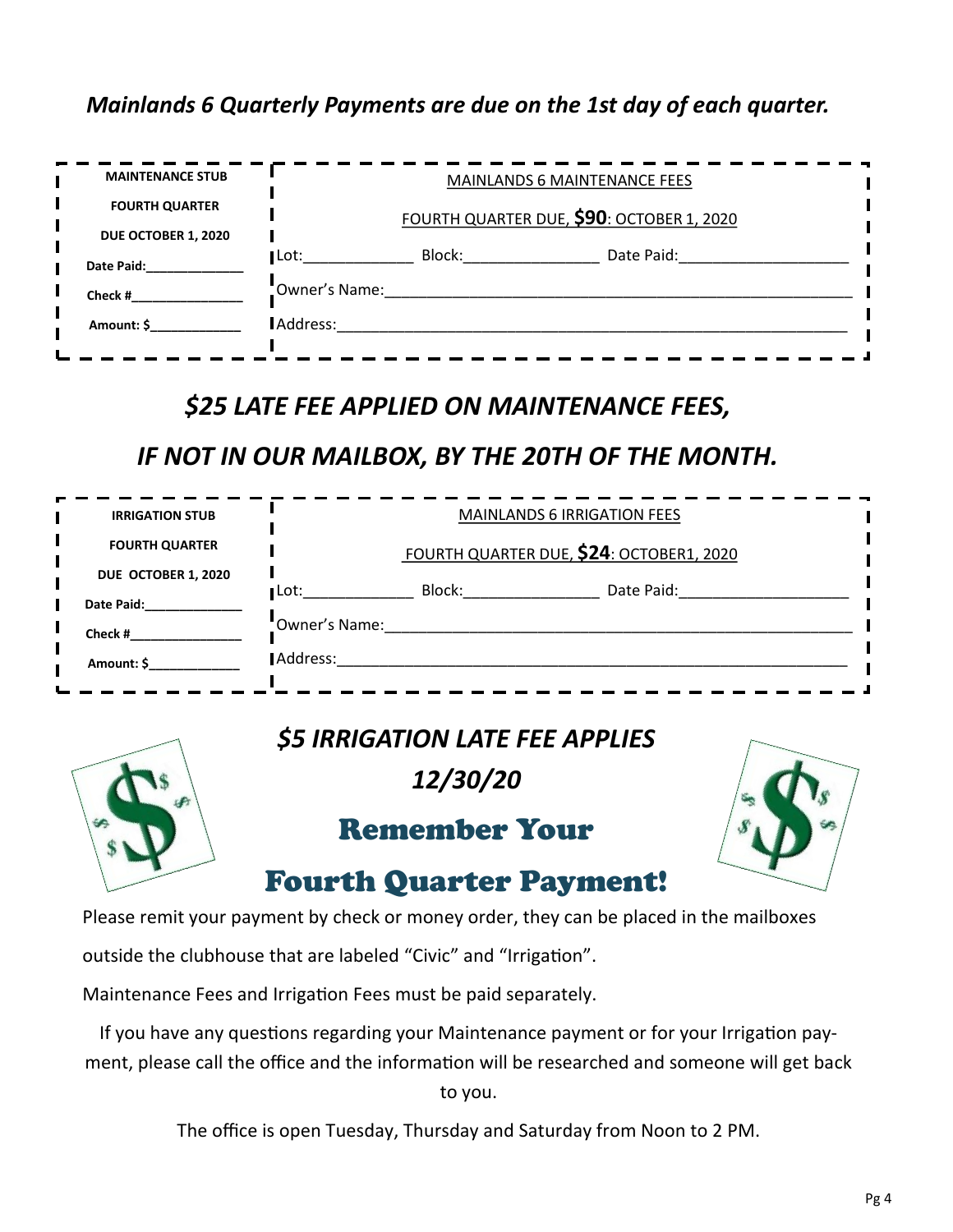# **IRRIGATION**

**Contact Richard Hamre with sprinkler problems. 954-804-1438 [RHamre@Mainlands6.org](mailto:RHamre@Mainlands6.org?subject=Mainlands%206%20Irrigation) (Text or Email is Best)**

Well, after nearly nine months, there's a lot of good news to summarize regarding our community's irrigation system.

A number of repairs and upgrades have been completed, such as:

- 1. The failed priming pump has been repaired and is back in commission
- 2. The pump filtering screens have been cleaned by professional divers
- 3. The failed pump motor #2 has been completely re-built and re-installed

Now, if you're not quite sure what all that means to you, as an irrigation customer, maybe the following story will help.

A few days after the last of these repairs and upgrades was completed, I received a call from Jim Daley. Jim is the person responsibly for watching over and maintaining the entire irrigation system for Mainlands Section 6. What he told me was pretty significant.

Basically, Jim called to thank me. Not because I alone had provided the much-needed help, but he called because I happen to be his primary point of contact for day-day-day affairs.

Most of all, he called because he wanted me to know just how relieved he was. Relieved, because now that all these repairs had finally been completed, he no longer had to spend so much of his workday "babysitting" the pumps themselves, and he was finally able to spend more time out in the neighborhoods, observing how the system was actually functioning.

You see, that's really what Jim's job is … to watch over each of your homes and make sure he cares for any problems that occur. That's something he wasn't able to do as much when the biggest problem he faced each day were how the pumps were not functioning, and what he had to do to compensate for a 60-year-old system.

Now, does that mean all our problems are forever gone? Of course not!

Does it mean that we're now in better shape that we have been in a number of years. Absolutely!

So, let's keep our fingers crossed that no new problems attack our pumping system as we get ready to experience the less-rainy months ahead.

Richard Hamre Irrigation Representative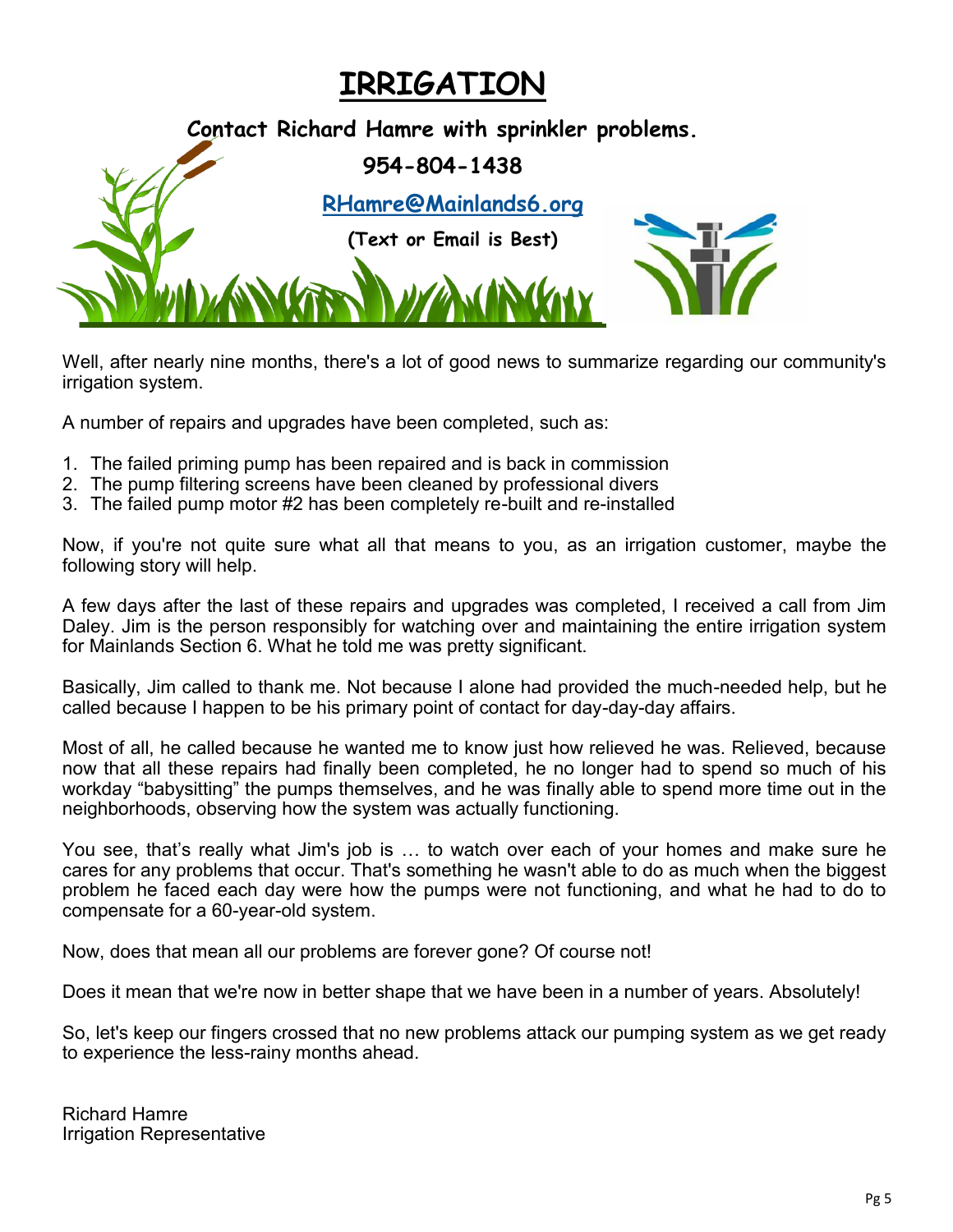

# *Social Activities*

*Reminder that all Activities in Mainlands Section 6 are postponed until further notice.* 

*This includes: -Arts & Crafts -Book Club -Cards/Games -Hair Cuts -Happy Hour -Horse Racing -Movie Night -Texas Hold'em*



**THIS IS A PRIME SPOT FOR YOUR AD** 





# **Hurricane Season is**

**Upon Us**



**Please consider the safety of not only you and your property, but of your neighbors as well.** 

**Now is the time to:** 

- **Trim trees and bushes**
- **Clear unsecured items from your property.**
- **Check that your hurricane shutters are in good working order**
- **If able, ask your neighbors if they need assistance.**

**WE BUY YOUR HOUSE 4 CASH ANY CODITION. CLOSE IN TEN DAYS 0 CLOSING COST TO YOU NO LISTING FEES TO YOU I LIVE IN MAINLANDS 6 CALL ME FOR A QUOTE TONI 732-300-4477 WE BUY ESTATES**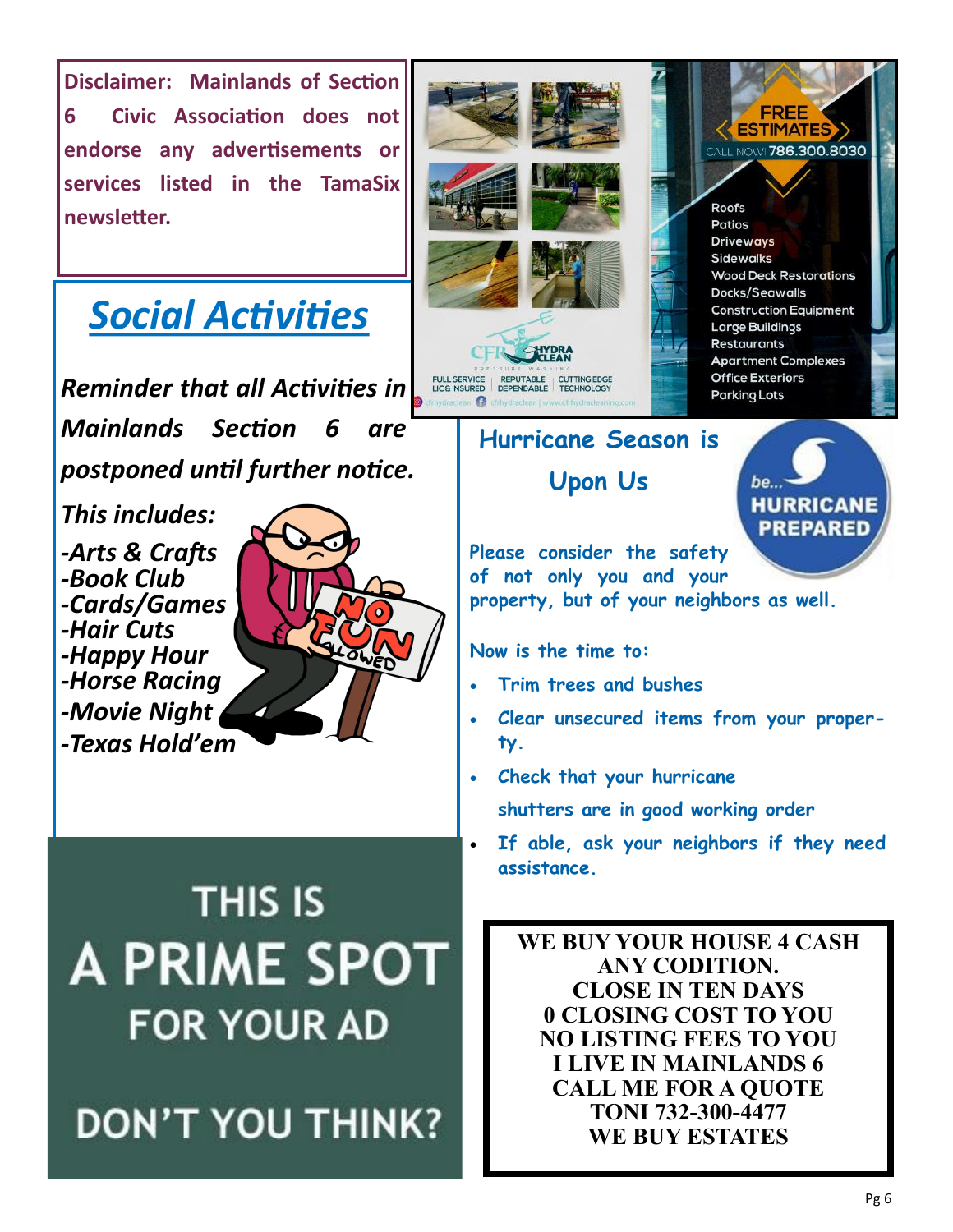### MAINLANDS SECTION 6 CIVIC ASSOCIATION BOARD MEETING MINUTES August 4, 2020

### **MINUTES**

### **The Board Members are following guidelines set forth by the State by wearing masks and sitting six feet apart. This meeting was noticed on the bulletin board outside the clubhouse.**

**CALL MEETING TO ORDER:** President Schultz called the meeting to order at 7:03 PM.

**ROLL CALL OF BOARD MEMBERS:** Present were: Don Schultz, Ro Woodward, Carol Adams, Michelle Basile, Angela Franklin, Richard Hamre, Jocelyn Raphael and Joan Krzak. Absent was Connie Earle. Also present were the following members of the Renovations Committee: Chairman Armin O'Jeda, Harold Arny and Architect Mike Nelson.

**APPROVAL OF MINUTES**: Upon motion made by Ro and seconded by Richard, the Minutes of the July 7, 2020 meeting were moved and **UNANIMOUSLY VOTED** by the Board.

### **FINANCIAL REPORTS:**

**Treasurer's Report:** Angela emailed a copy of her monthly report to all Board members. Richard asked Angela why the prepaid maintenance line always showed a zero liability. He asked how that can be. Normally that's where everything prepaid should appear. Angela stated that she does not apply the prepaid figure, Michelle does. Richard asked how this can be resolved? Angela advised that she will research this application. Richard also requested that the Board receive a report showing the month's performance and the year to date performance. He felt that this would provide more information to residents. Angela stated that she would be able to provide this report.

Upon motion made by Richard, seconded by Ro, it was **UNANIMOUSLY VOTED** to approve the Treasurer's Report

**Financial Secretary's Report:** Michelle submitted a 3<sup>rd</sup> quarter report. She stated that payoffs have been decent. Only nine accounts remain in rears of \$1,000 or more.

Upon motion made by Ro, seconded by Carol, it was **UNANIMOUSLY VOTED** to approve the Financial Secretary's Report.

### **BOARD MEMBER REPORTS:**

**President's Report:** Don requested that the Board consider moving #7 of New Business (Approval of Mike Nelson, Architect) up to this point in the Board meeting. Moved by Ro, seconded by Carol and **UNANIMOUSLY VOTED** by the Board.

**Approval of Architect:** Don introduced Architect Mike Nelson along with the Renovation Committee members. Committee members present were: Amin O'Jeda and Harold Arny. Committee members unable to attend were Jacques Isabelle and Vince Weis.

*...Continued on Page 8*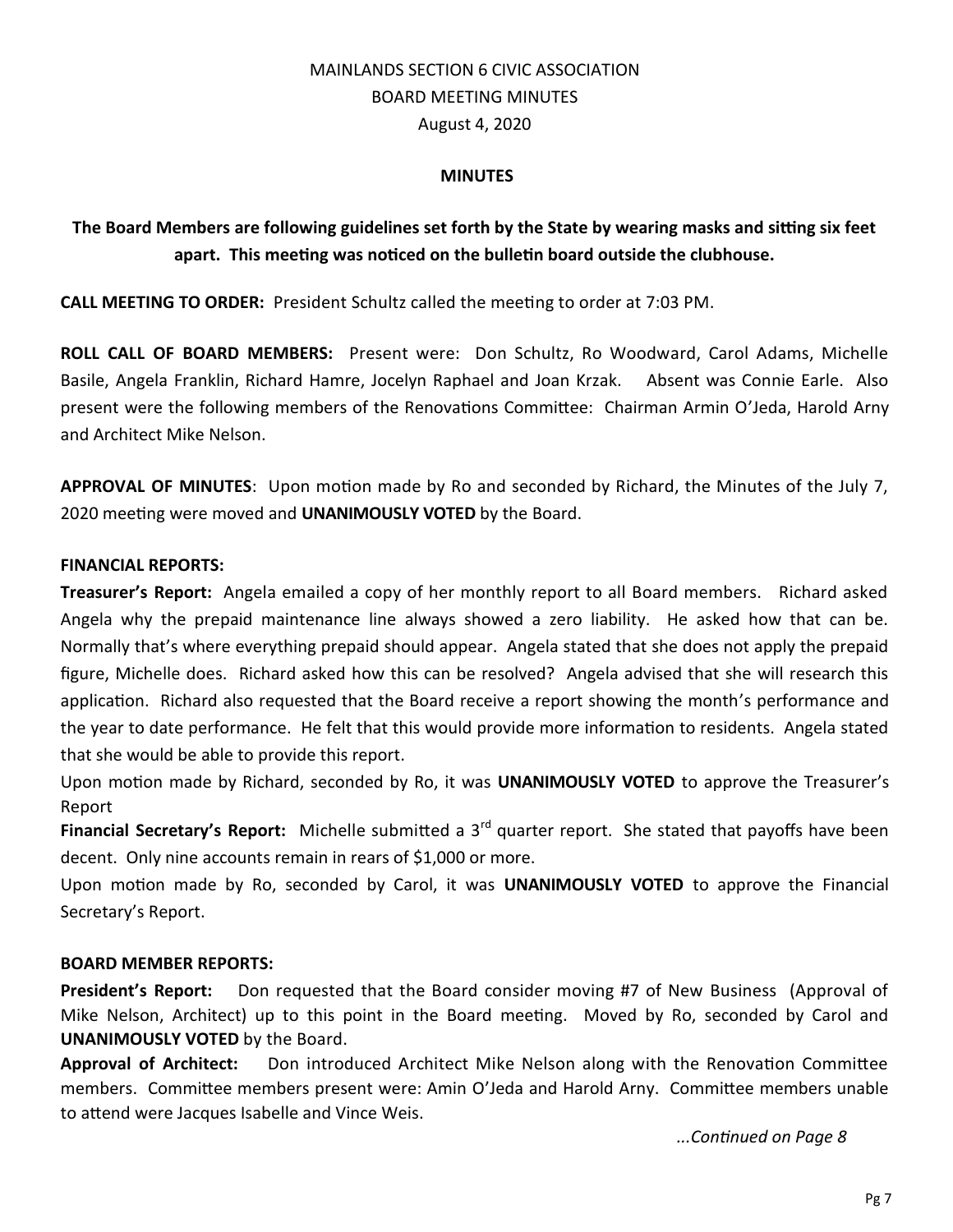Joan asked if three architects were interviewed? Don advised that in accordance with Florida State Statue 720.3055 (2 (a) l. it is not required to go out to bid for architects. Also, Mr. Nelson has family living in Mainlands 6 which gives him a vested interest in our community. We need to get an architect on board in order to get this project underway soon. Mr. Nelson gave a brief synopsis of his background, his meetings with the Renovation Committee and expressed his enthusiasm in taking on this project. Raphael wanted to assure that we have an up to date copy of Mr. Nelson's licensing. Don assured that Mr. Nelson has all the appropriable licensing documents readily available.

Upon motion made by Richard, and seconded by Carol, a **UNANIMOUS ROLL CALL VOTE** was taken to approve Mr. Nelson as Architect for the Clubhouse renovation project, in the amount of \$42,710. Mr. Nelson thanked the Board for its vote of confidence and was dismissed from the meeting.

Armin O'Jeda, Chairman of the Renovations Committee submitted a profile of his qualifications to each member of the Board and discussed his construction background.

**Approve Renovation Budget of \$300,000:** Richard stated that he has a problem with the \$300,000 renovation figure. At this point in time, the Board doesn't know what this project is going to cost. It's too premature to take a stand on a budget amount. Don advised that the reason he suggested the \$300,000 figure was so a renovation plan isn't submitted for a million dollars. Armin advised that the Renovation Committee has worked with ballpark numbers to keep the architect in check. He stated that the committee feels \$280,000 is a good number and that the \$300 came in for unforeseen problems. It was determined that there was no need to approve a budget at this point in time. At the September meeting, discussion will be held to determine a budget for the renovation project.

**President's Report continued:** Don advised the Board that the water bill for this month was significantly less than previous water bills. The most recent bill was \$258.21 as compared to the many months of between \$700 - \$900, prior to pool repairs. Don informed the Board that several youths were caught jumping the fence into the pool. Lynda Pasternak approached them and they left. The roof tiles were delivered this morning. Once the potential hurricane threat passes, the roof will be completed. The fob system is being updated since no updates were previously made.

Don informed the Board that there is a resident advertising a room for rent. This is against our Policies and Procedures. Richard suggested that a letter be sent to this resident stating he is not in compliance and will be fined \$100 per day, up to \$1,000, until he complies.

Don read an official resignation letter from Lynda Pasternak. Lynda and her family will be relocating to Tennessee. Board members commented that this resignation is accepted with regret.

**Vice President's Report:** Ro polled Board members to assure each had a key fob. She advised that all fobs will be turned off for gaining access to the clubhouse, except for Board members. Also, Ro advised that she obtained a quote of approximately \$400 for a wind mitigation study on the clubhouse. Once the roofs are completed, we can also get the roof appraisal done for insurance renewal. Following the clubhouse renovations, we will get it done again. Angela questioned whether Hector did an evaluation when the windows the did an evaluation when the windows were installed .

...*Continued on Page 9*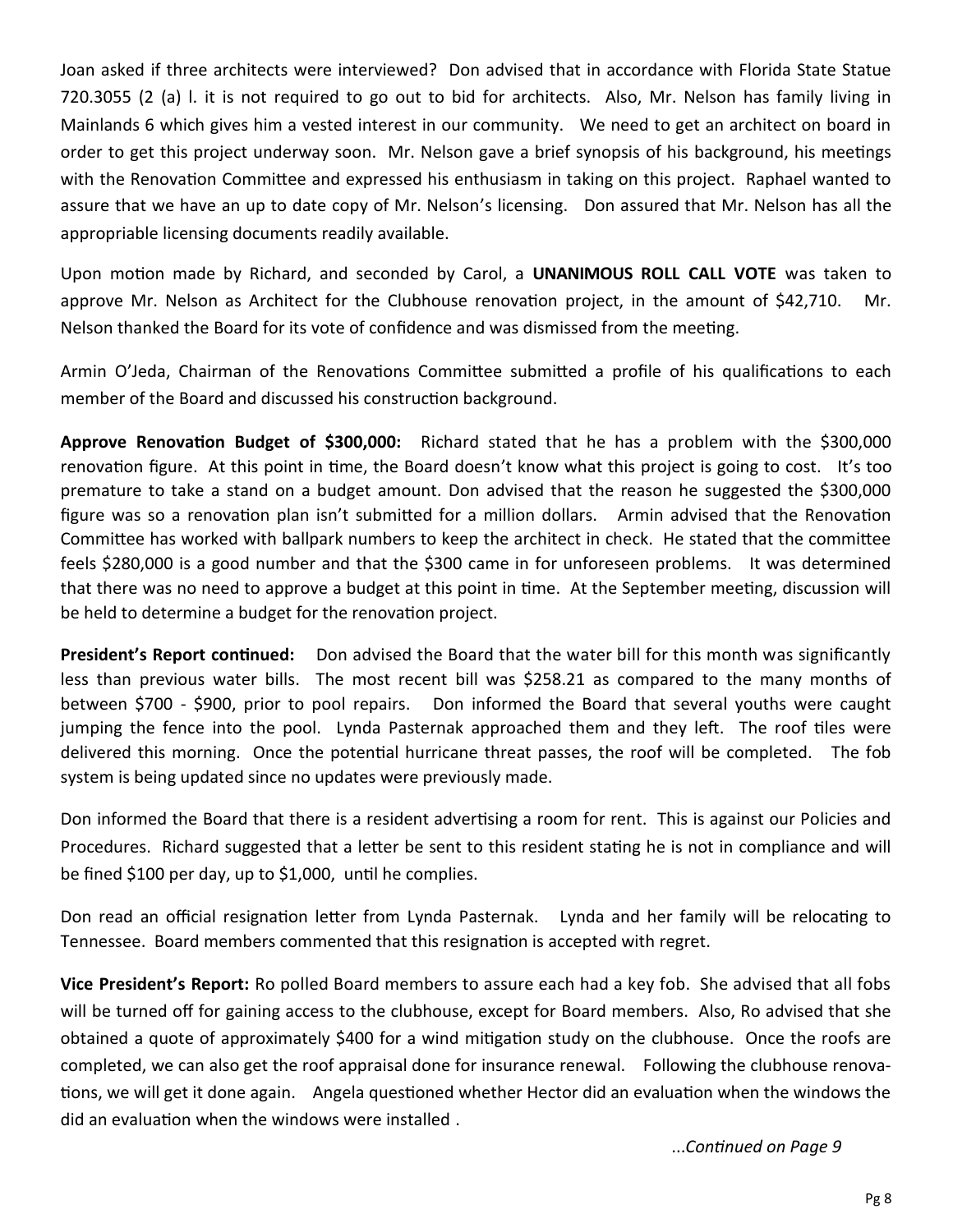Ro advised that she asked Hector if a wind mitigation was done following the installation of the hurricane windows. Hector stated that no mitigation study was done following window install. The Board agreed to getting a wind mitigation done once the roof is completed.

Joan questioned repair work to the flat roof. She was informed that the flat roof has been repaired and no longer leaks.

### **Secretary's Report:**

Carol stated that at the last meeting, Connie brought up the deplorable condition of the signs along the clubhouse parking area. In an attempt to address this, Carol advised that she has employed Shawn Isabelle, working under her supervision, the task to paint, remove/replace poles and install new signs in hopes of making this area a neater.

**Social Director:** No Social Director's Report.

**Irrigation Report:** Richard advised the Board that generally everything is going well. The backup motor was taken out for repairs. The priming pump failure was repaired. Once the repairs were completed, the irrigation pressure came back. Those residents having issues with low water pressure saw an increase. This is still a 55-year-old system, so not everyone is going to be 100% happy. It'll work as good as it can until it will no longer work. Many homeowners now have plantings that weren't there when the system was put in. As of yet, no date as to when the rebuilt backup motor #2 will be going in. The cleaning of the screens gave us the greatest water pressure relief. This should be done a couple of times a year, instead of every two years. Jocelyn stated that he felt the screens should be cleaned every six months. Richard stated that this maintenance should be done and paid for by the Irrigation Board. When Richard went to Charlie, he said it was too expensive. Richard then went to Don and Don stated that he'll attempt to get this paid by the Irrigation Board but if not, it's too important not to be done and we'll pay it. Richard stated that the cost for a diver is approximately \$800 to \$900. It was discussed to place blocks under the screens to raise them up. By raising the screens up, with the blocks, the screens will stay cleaner. Richard will approach Charlie with regard to this. Michelle wanted to assure that any chemical used, Is healthy. Richard stated that he would not use anything before he researched it.

### **District Representative Reports:**

**Joan Krzak**: Joan stated that no cards were sent out this month. Also, Joan stated that she has issues regarding trash behind people's homes, especially in her area. Comment was made that the Compliance Committee cannot go on people's property to look in their backyards. Joan again stated that something needs to be done.

**Jocelyn Raphael**: Jocelyn stated that he has a list of people wishing to extend their driveways. He'll give the list to the contractor and ask when work will begin. Ro advised she would like the contractor's number because she has two more people interested in widening their driveways. Jocelyn will provide Ro with a copy of his list.

*Continued on Page 10...*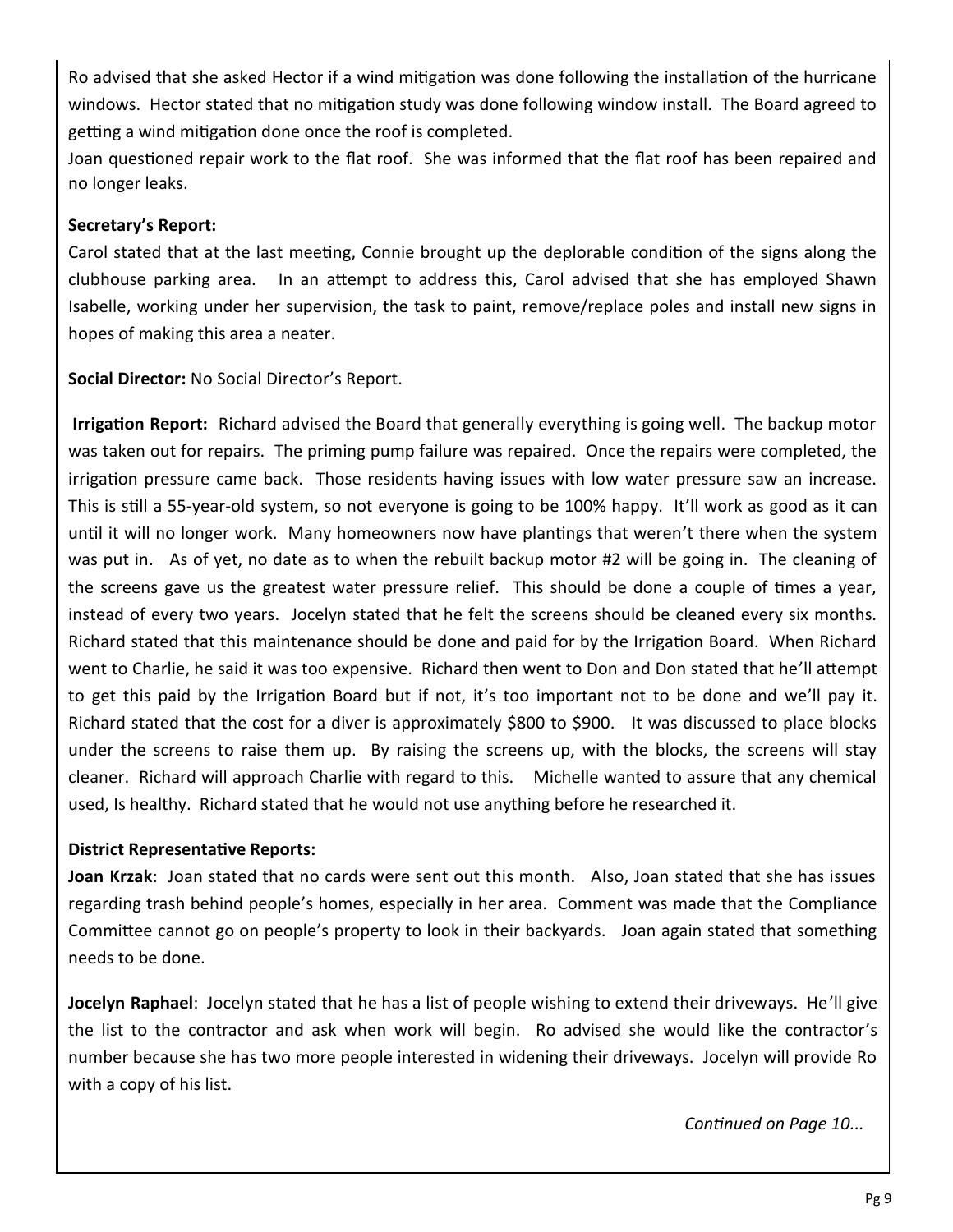#### **OLD BUSINES**

**Pool:** Don addressed correspondence from Patricia Juarez with regard to opening of the pool. Don stated that he receives calls daily questioning him as to why he won't open the pool. No one seems to accept the fact that opening or closing the pool is a Board of Director's decision. It was suggested that the Board consider taking in the pool furniture and just open it up. Richard said you still need to have a pool monitor to wipe down furniture, door handles, etc. multiple times a day. You must check to assure there is no more than a 50% capacity and to assure only residents of our community are using the pool. Raphael felt we need to compromise. It was further stated that Covid 19 cases are continuing to go up.

A motion was made by Michelle, seconded by Joan and **VOTED** by the Board that the pool will remain closed. Those in favor of opening the pool were Angela Franklin and Carol Adams. Pool status will be discussed again, at the September Board meeting.

**Public Meetings**: Upon motion duly made and seconded, it was UNANIMOUSLY VOTED that Board meetings will continue to be closed to the public. The status of Board meetings will be discussed, once again, at the September meeting.

**Landscaping pool area:** Carol offered her services to landscape the area between the pools. The landscaping would not be as elaborate as the three previous proposals received. Carol stated that she would get prices for purchasing Liriope that would be planted around the palms where the current plantings have died. The white stone is in good shape so it doesn't appear that additional stone is needed. Carol will talk to Shawn Isabelle to assist in this project. She will get pricing on everything, if the Board concurs. The Board asked Carol to price everything out and bring it back at the September meeting. Richard advised that once new plantings are put in, the area can be watered daily. He'd make certain that happened.

### **Pressure Cleaning and Sealing Pool Deck & Sidewalks around building:**

Don stated that he would like to have this done once the roof is completed. The best price received was from Jacques Isabelle. A copy of liability protection will be obtained from Jacques. Upon motion made by Ro, seconded by Richard and **UNANIMOUSLY VOTED** by the Board, Jacques Isabelle will be awarded the bid for pressure cleaning/sealing of the pool deck and sidewalks, in the amount of \$3,150.

#### **OPEN FORUM:**

**Screenhouse request:** Don advised that a request was received to install a screenhouse in a backyard on NW 49<sup>th</sup> Road. This will not be a permanent structure. It will be removable in the event of a storm. Richard stated that when installing the sonotubes, assurances must be made that irrigation lines are not hit. Also, Richard asked if neighbors on either side have been informed of this potential structure. Jocelyn said that if you let this request go than many more residents will want to install structures. Carol stated that this location is on a canal where there's much more room to put up a structure of this type. Those of us who don't live on a canal, don't really have room for any type of structure. Upon motion made by Ro and seconded by Carol, a **ROLL CALL VOTE** was taken to approve a screenhouse on NW 49<sup>th</sup> Road, pending written approval of neighbors. Those in favor of approving the screenhouse on NW4800 NW 49<sup>th</sup> Road were: Don, Ro, Carol, Michelle, Angela, Connie, Jocelyn. Those opposed: Joan and Richard. Motion passed.

**ADJOURNMENT:** Upon motion duly made and seconded, it was unanimously **VOTED t**o adjourn the meeting at 8:40 PM.

Respectfully submitted: Carol J. Adams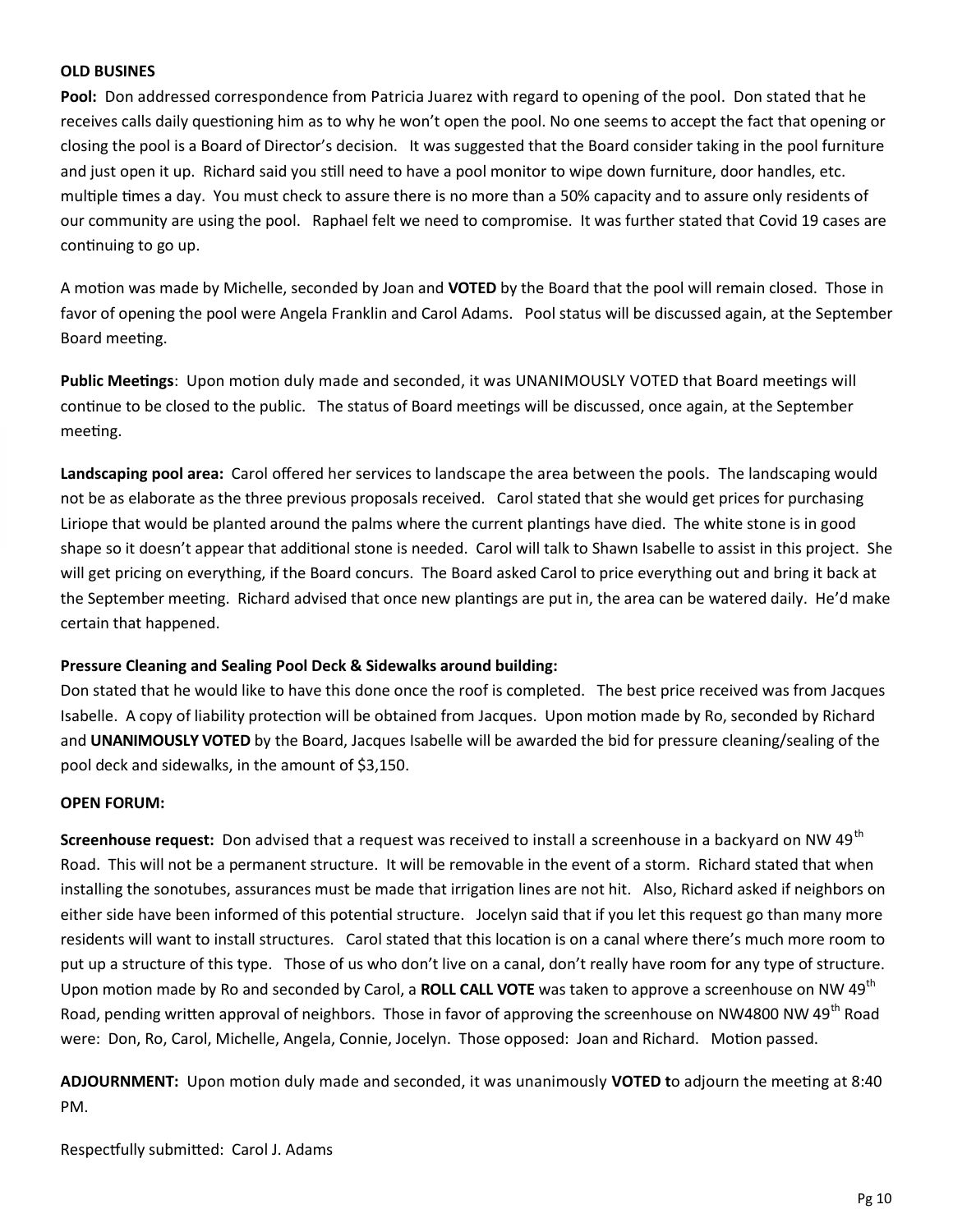*Please Welcome Our Newest Neighbors to Mainlands Section 6!*



*Rose Marie Jacques- P 4947 NW 55 Street.*

*Leon & Brendalyn Thomas- P 5002 NW 51 Street*

*Andrew & Erpha Thompson- P 4947 NW 54 Court*

> *Glenette Wilcher- P 4911 NW 52 Court*

# **Mainlands 6 Friendship Report**

# **By: Joan Krzak**



**A Sympathy Card was sent to Neal Adams Family and Get Well Cards Were Sent This Month to: Cliff Cluen; Kay Emerson; Elizabeth Henderson; and Anthony Wilson.**

**If you know any neighbors who have had surgery or passed away, please contact Joan Krzak at 954-677-8432.**